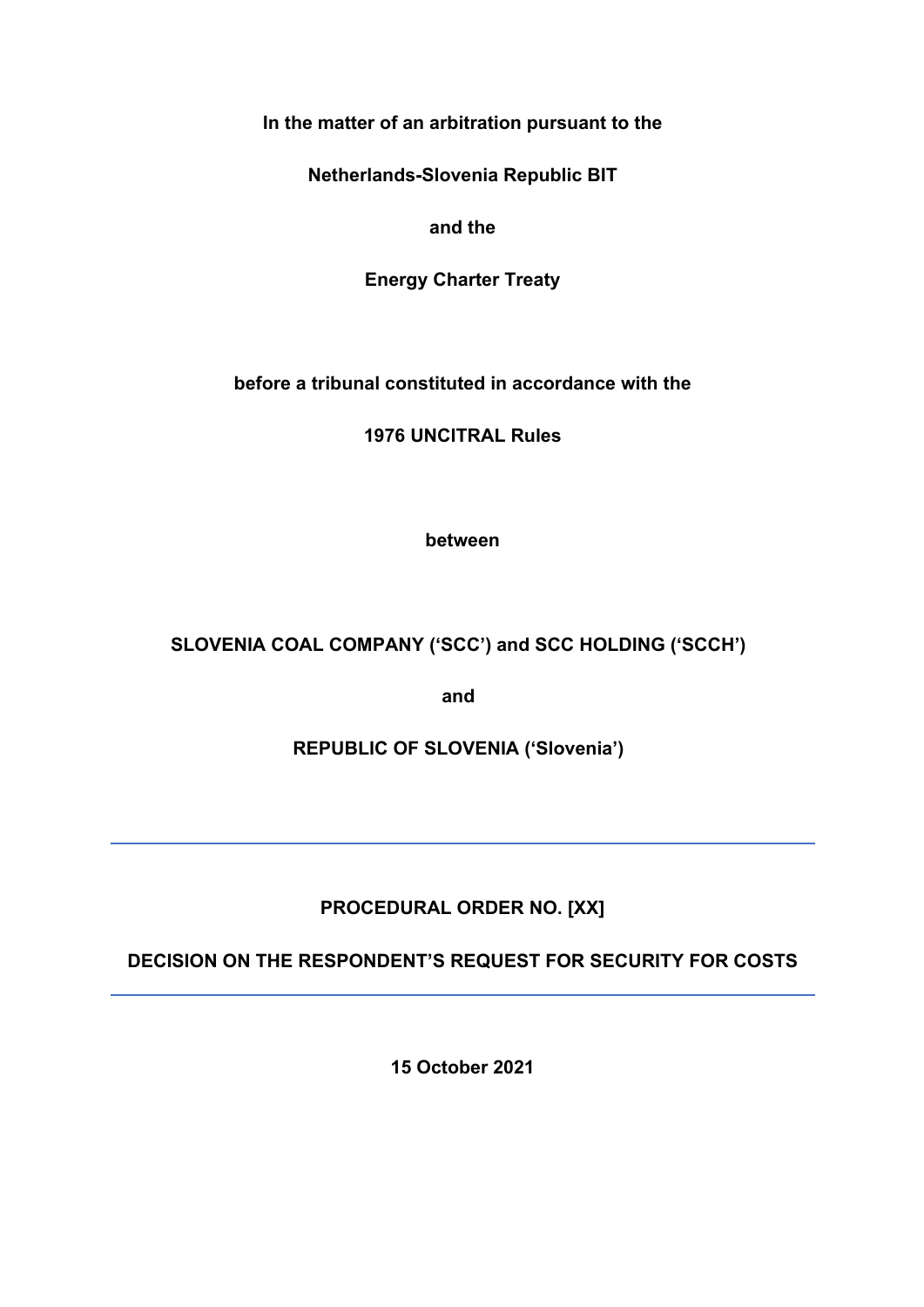## **TABLE OF CONTENTS**

| II.  |    |                                                                     |  |
|------|----|---------------------------------------------------------------------|--|
| III. |    | RESPONDENT'S REQUEST FOR SECURITY FOR COSTS 4                       |  |
|      | 1. |                                                                     |  |
|      | 2. |                                                                     |  |
| IV.  |    |                                                                     |  |
|      | 1. | The applicable legal standard for an order of security for costs  8 |  |
|      |    | 2. Whether the tribunal should order security for costs 10          |  |
|      |    |                                                                     |  |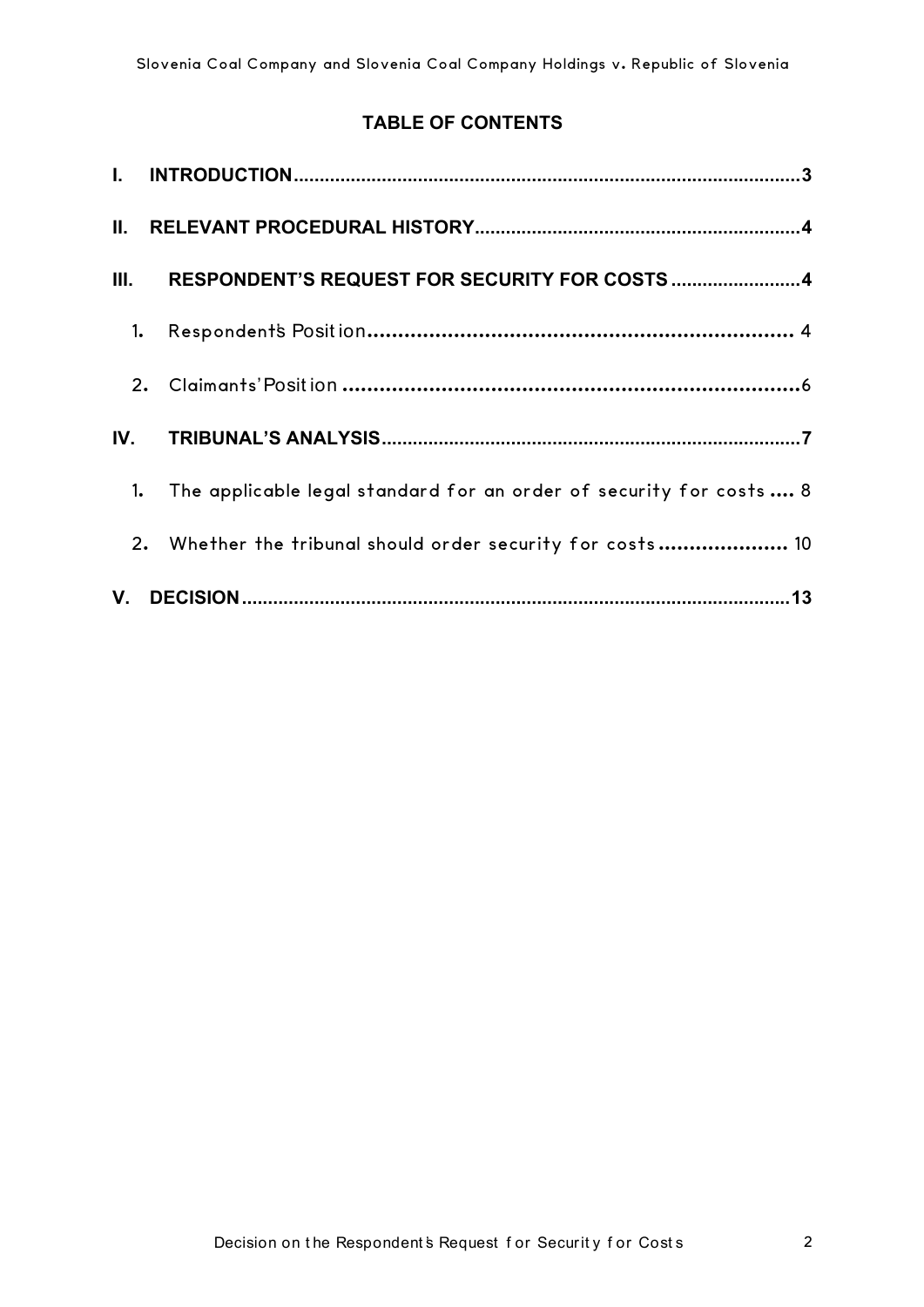### **I. INTRODUCTION**

- 1. The present Procedural Order No. [XX] (the Order) is made in an arbitration before the Tribunal constituted under the 1976 UNCITRAL Rules (the **UNCITRAL Rules**) pursuant to: (i) the Netherlands-Slovenia Republic BIT (the **BIT**); and (ii) the Energy Charter Treaty (the **ECT**, and together with the BIT, the '**Treaties**').
- 2. The Claimants are (i) Slovenia Coal Company (SCC', or Claimant No. 1) a company incorporated under the laws of the Republic of Slovenia; and (ii) Slovenia Coal Company Holding (SCCH', or Claimant No. 2) - a company incorporated under the laws of Netherlands (together, the '**Claimants**'). The Respondent is the Republic of Slovenia ('**Slovenia**'). The Claimants and the Respondents together will be referred to as the **Parties**'.
- 3. The dispute between the Parties concerns the Respondent's alleged breaches of the fair and equitable standard of the Treaties in the context of a new legislation introduced by the Respondent to regulate the renewable energy sector in 2019 (the **Renewables Law**).
- 4. The Order sets out the Tribunal's analysis and decision on the Respondent's Request for Security for Costs submitted on 28 July 2021 in which the Respondent requested the Tribunal to order the Claimant to issue security for costs in the amount of EUR 15 million ('**SfC Request**').
- 5. The Order is based on the Tribunal's understanding of the record, as it presently stands. Nothing in the Order shall pre-empt any later finding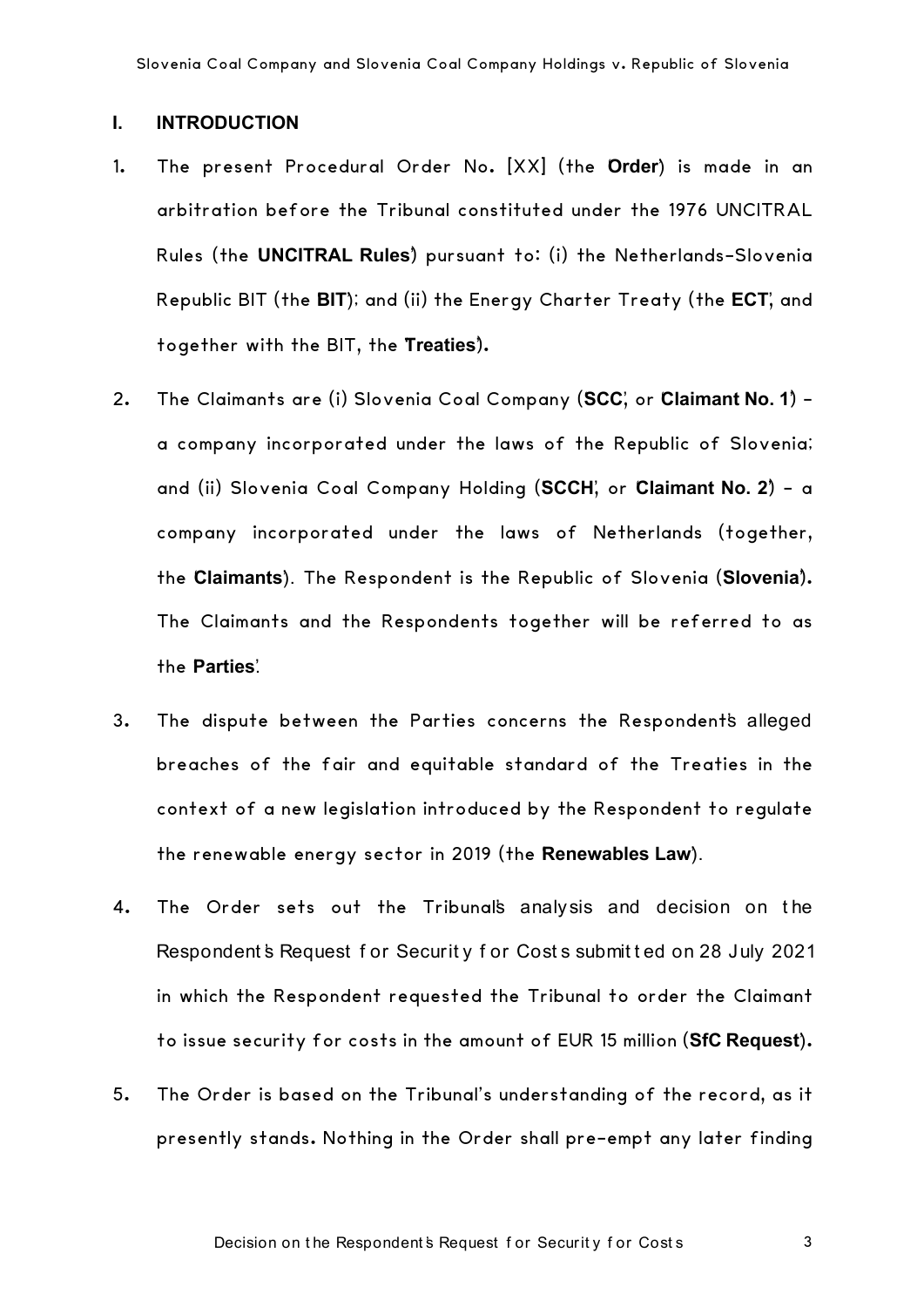of fact or conclusion of law. The Tribunal's decision may be revisited if relevant circumstances were to change.

6. The Tribunal will refrain from addressing in the Order, issues that are not relevant to the SfC Request. All remaining issues, including the Respondent's objection to the jurisdiction of the tribunal, will be addressed in the Final Award basis the future pleadings of the Parties, as appropriate.

#### **II. RELEVANT PROCEDURAL HISTORY**

- 7. In December 2020, the Claimants filed their Memorial on Merits (the Claimants' Memorial).
- 8. In May 2021, Respondent filed its Counter-Memorial on Merits and Objections to Jurisdictions (the Respondent's Counter-Memorial).
- 9. On 28 June 2021, Respondent filed the Request for Security for Costs against the Claimants in the amount of EUR 15 million.
- 10. In mid-July, around two weeks after the filing of the SfC Request, Claimants submitted their response to the Respondent's Request f or Security for Costs (the Response to SfC Request)

### **III. RESPONDENT'S REQUEST FOR SECURITY FOR COSTS**

#### **1. Respondent's Position**

*The prospects of success for the claim(s) and defence(s)*

11. Respondent states that Claimants' claims are f rivolous and would certainly fail since the Claimants could not have had a legitimate expectation that the tax rebate would remain in effect indefinitely,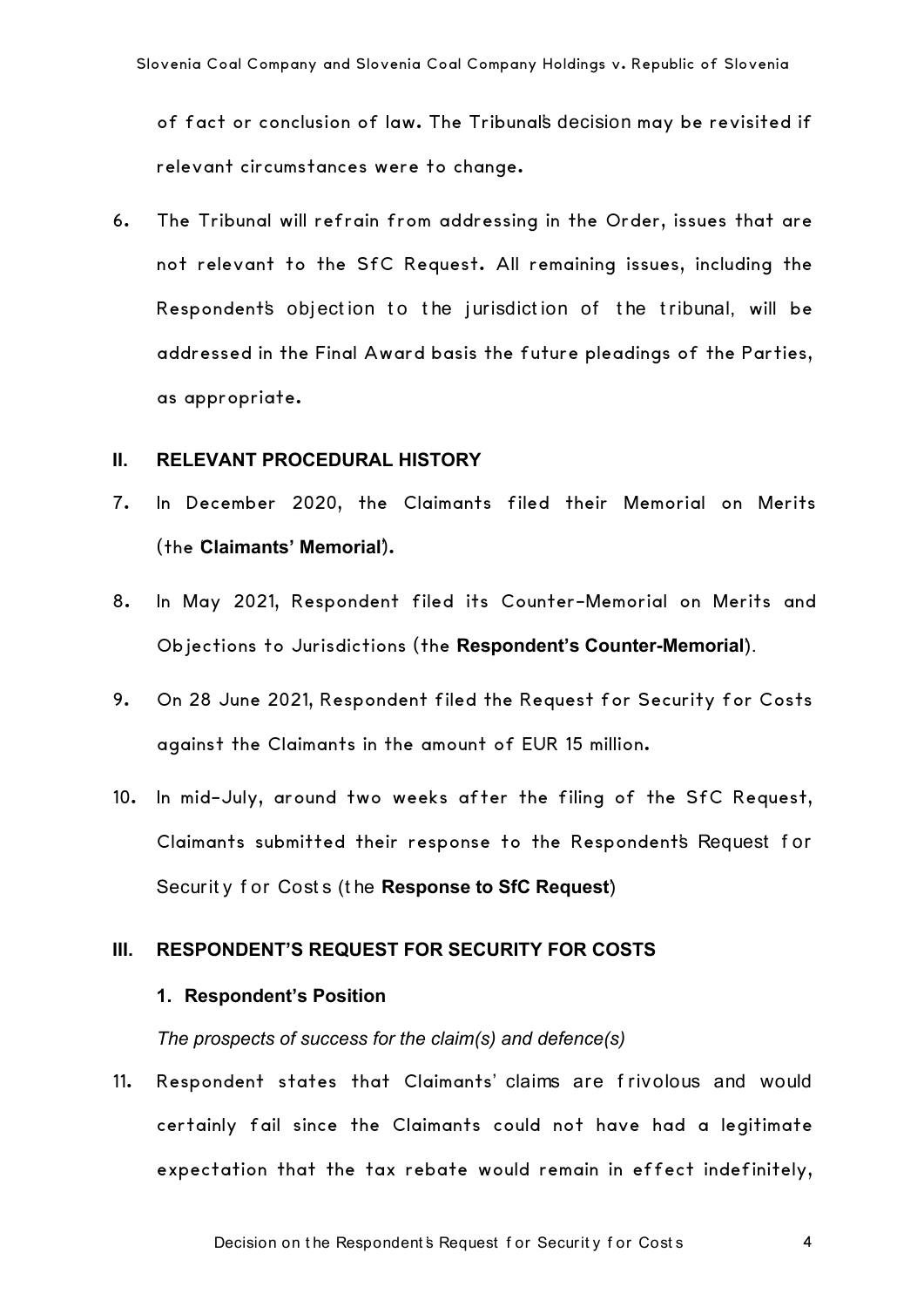more so when SCCH acquired its holding after the rebate came into effect. Respondent adds that the disputed measures, including the measures undertaken by criminal courts were in exercise of the Respondent's sovereign powers.

*Claimants' [in]ability to satisfy an adverse costs award*

12. Respondent argues that there is a likelihood that its costs in the present arbitration would not be met for the following reasons: (i) SCCH is a shell holding company with no assets other than its shareholding in SCC; (ii) SCC no longer has any assets after the criminal seizure; (iii) there is a risk that a costs award will go unmet, which is compounded by the fact that both Claimant Nos. 1 and 2 are not based in London, England, the seat of arbitration.

#### *Whether an order for security for costs is fair*

13. Respondent, relying on its objections to jurisdiction of the Tribunal, contends that an order for security for costs is fair given that Slovenia never consented to arbitrate with the Claimants. Respondent adds that the arbitration is being funded by a third-party to the arbitration –the Claimant's parent company, Charbon de France (CDF) –and it is unclear if the terms of the funding agreement (if any) oblige CDF to pay for adverse costs in this arbitration. Respondent also invokes the application of the Civil Procedure Rules, 1998 according to which costs should be ordered where the named plaintiffs (here, the Claimants) are not the true party with interests in the dispute (CDF).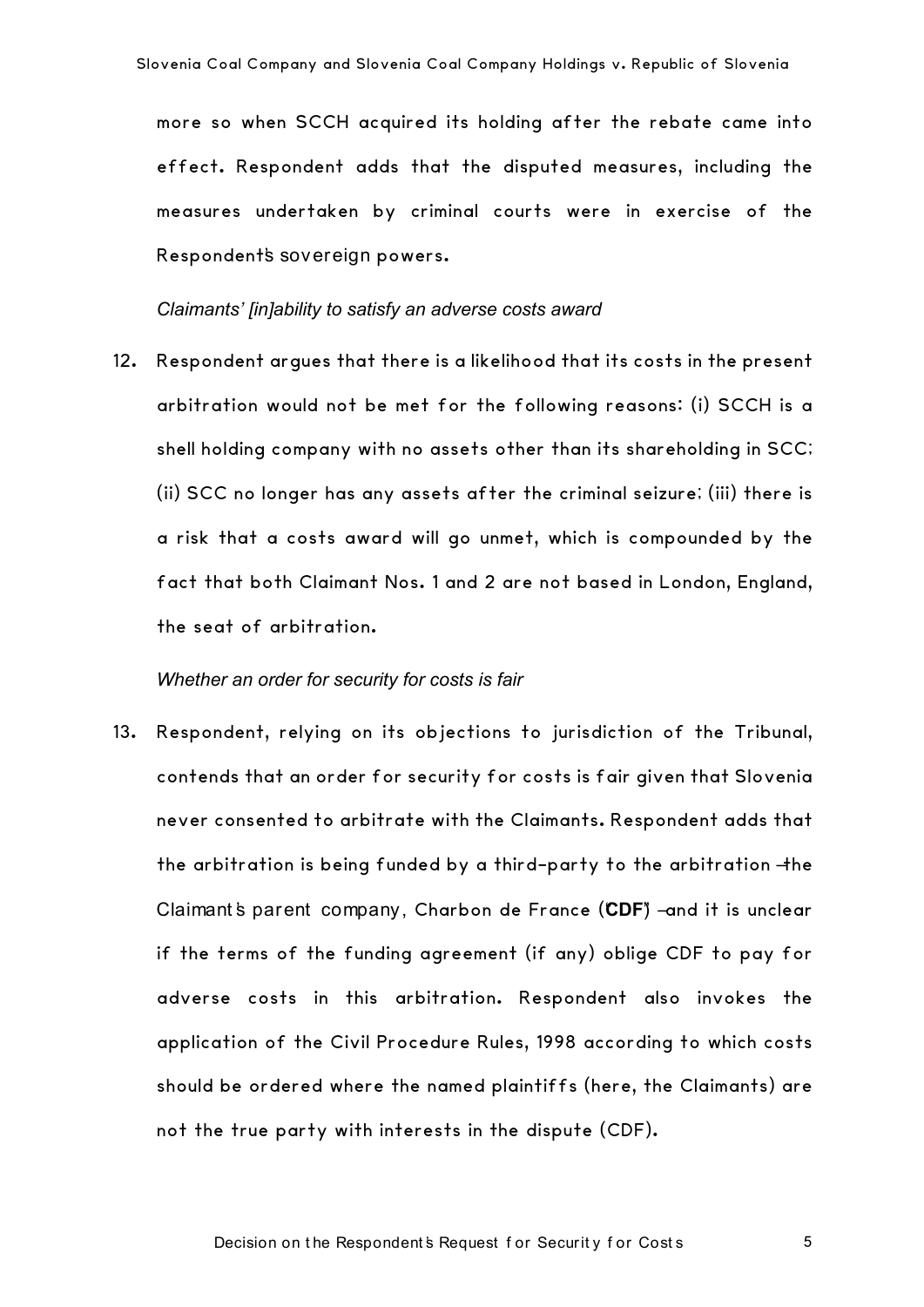#### **2. Claimants' Position**

#### *The prospects of success for the claim(s)*

14. Claimants, on the other hand, contend that likelihood of success for the claim(s) and defence(s) is irrelevant to any security for costs application. In the alternative, Claimants affirm that they have already made out a *prima facie* case for the breach of the Treaties and that the actions of the Respondent's criminal court s are a f urt her breach of it s obligations under the Treaties.

#### *Claimants' [in]ability to satisfy an adverse costs award*

15. Claimants admit that neither Claimant No. 1 nor Claimant No. 2 has sufficient assets to meet the security requested by the Respondent. However, Claimants contend that argue that the Respondent had assumed the risk of arbitrating with SCCH, which has been a holding company for SCC even at the time of Respondent's agreement to arbitrate with SCC. Claimants argue that the change in financial circumstances that the SfC Request is premised on, is the result of Respondent's act ions alone and that the criminal seizure is a sham and has no basis other than the evidence of two low-level government officials who appeared as witness in the criminal investigations. Claimants also contend that the place of incorporation of the party against whom security is ordered is irrelevant in international arbitration.

#### *Whether an order for security for costs is fair*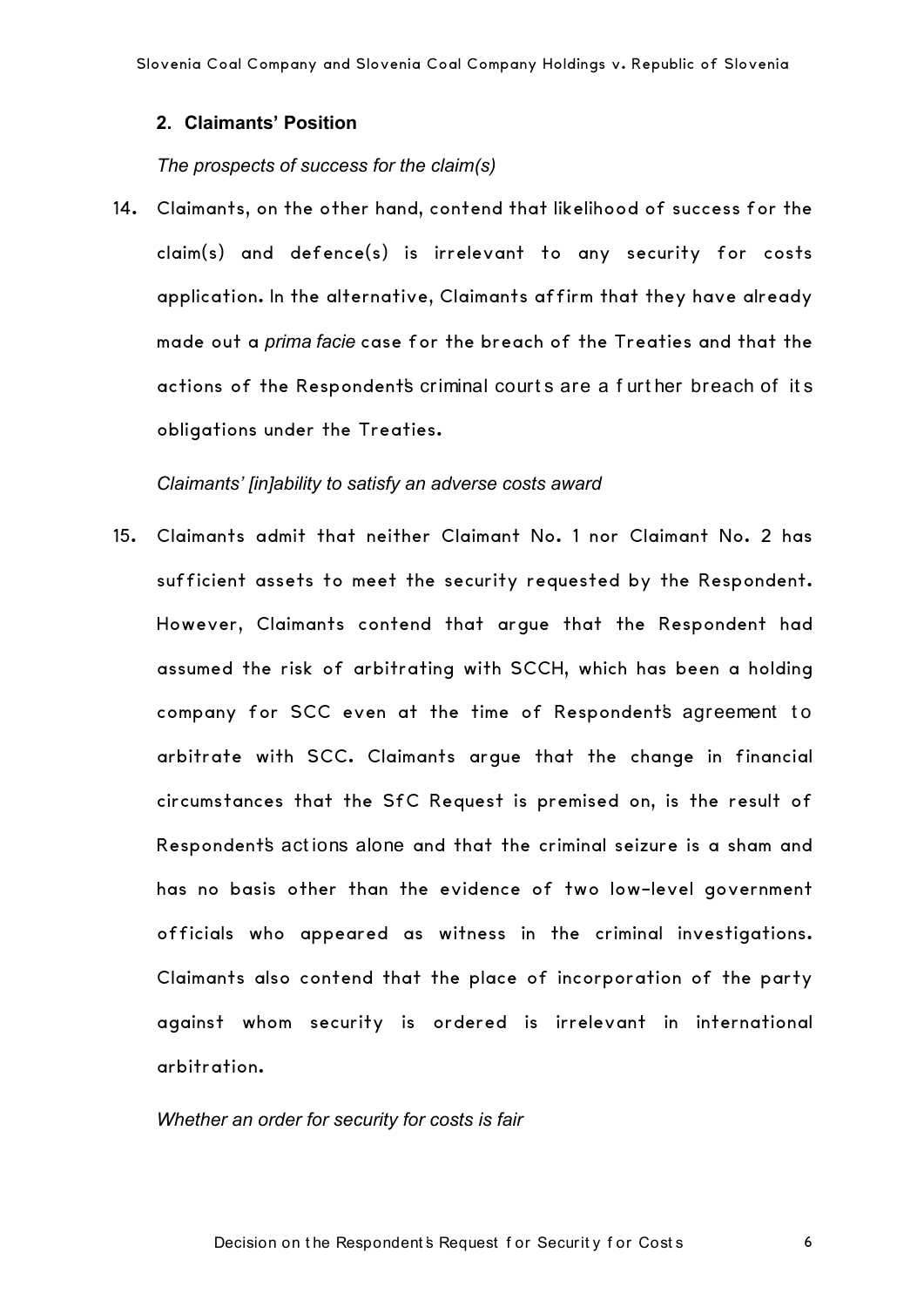16. Claimants argue that a security for costs order would be unfair since it would unduly stifle the Claimants' claims for not being able to provide such a security. Claimants add that the fact that they are funded by a third-party to the arbitration is irrelevant for a decision on the SfC Request. In the alternative, Claimants' object to the SfC Request for the following reasons: (i) Respondent's Sf C Request is unt imely given that the arbitration is now at an advanced phase; (ii) Respondent cannot use its objections to jurisdictions to force through a security for costs order; (iii) the Civil Procedure Rules, 1998 are irrelevant in international arbitration; and (iv) Respondent has failed to justify the EUR 15 million requested security amount which is exorbitant.

#### **IV. TRIBUNAL'S ANALYSIS**

17. This arbitration is governed by (i) the Terms of Reference/Procedural Order No. [1] (including any amendments); and (ii) the UNCITRAL Rules. In addition to the above, (iii) the mandatory rules of the *lex arbitri,* i.e. the Arbitration Act, 1996, also govern this arbitration. The Tribunal's authority to order security for costs stems from Article 26 of the UNCITRAL Rules. While Article 26 of the UNCITRAL Rules does not expressly grant the tribunal the authority to order security for costs, several investment tribunals have relied on this broad discretionary power to order interim measures, to order security for costs.<sup>1</sup>

 <sup>1</sup> *Pugachev* v. *The Russian Federation*, Interim Order, *Ad hoc* arbitration under the UNCITRAL Rules (1976), 7 July 2017; *García Armas and Others* v. *Venezuela*, Procedural Order No. 9 Decision on the Respondent's Request for Provisional Measures, PCA, UNCITRAL Rules (1976), 20 June 2018; *RSM* v. *St. Lucia*, Decision on Saint Lucia's Request for Security for Costs, ICSID, 13 August 2014.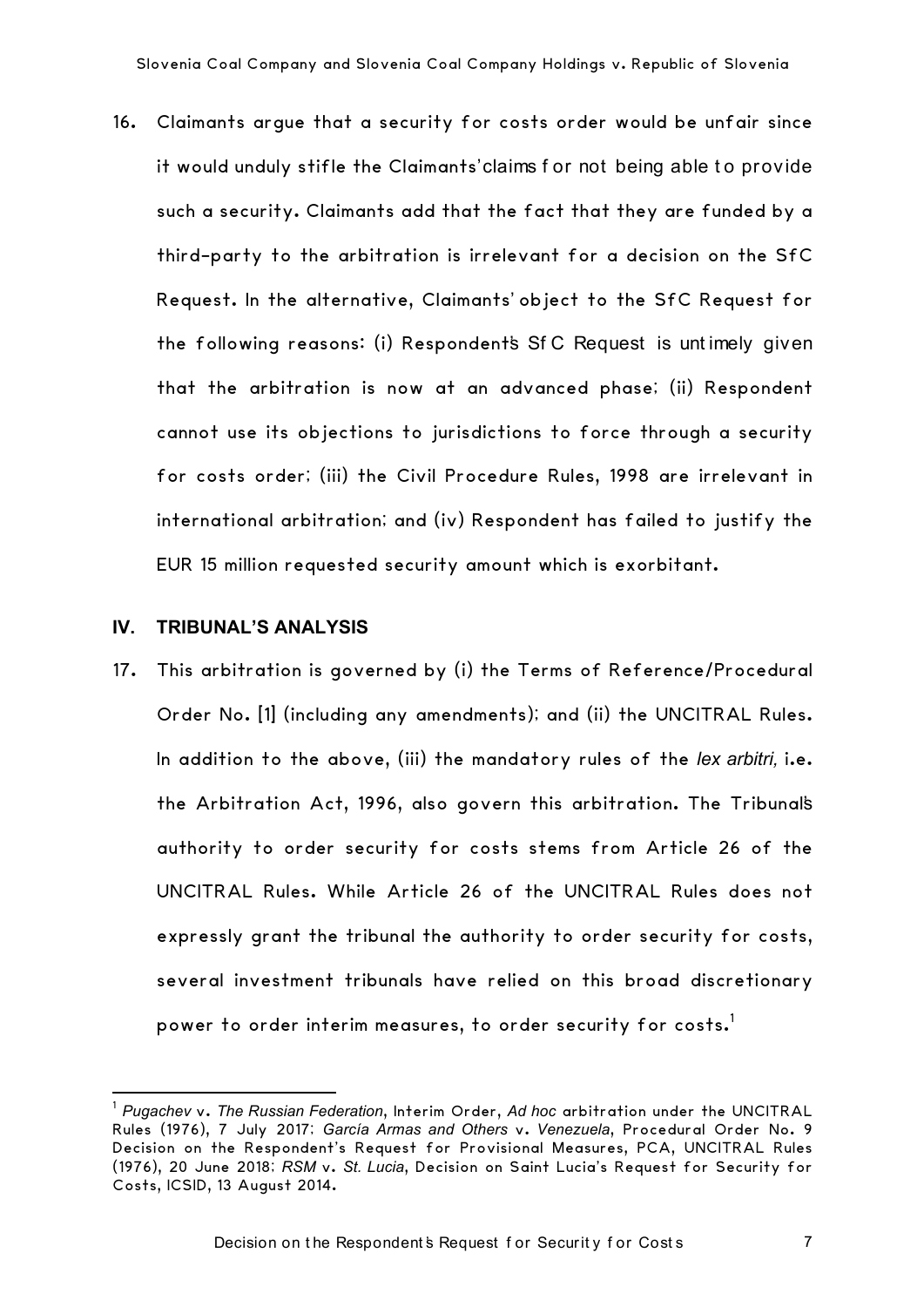#### **1. The applicable legal standard for an order of security for costs**

- 18. The Tribunal is of the view that the starting point of an analysis on the legal standard applicable for evaluation of the SfC Request are the rules governing this arbitration, as outlined above. The Tribunal disagrees with the Respondent on the application of English civil procedure rules" to this arbitration, as they do not constitute mandatory rules of the *lex arbitri* i.e., the Arbitration Act, 1996. Neither does it agree that "*there should be a presumption in favour of security for costs in investor-State arbitration where there is a risk that a party will not comply with an adverse costs decision*", as argued by the Respondent. On the contrary, historical evidence suggests that investment tribunals have ordered security for costs only in extreme and exceptional circumstances, reflecting a cautious approach to such requests by investment tribunals.2
- 19. Article 26 of the UNCITRAL Rules (the 1976 version) does not provide for a precise standard for evaluation of a request for interim measures and provides wide discretion to the tribunal to "*take any interim measures it deems necessary*". However, the 2010 and 2013 revisions to the UNCITRAL Rules provide for the tests of (i) a *prima facie* case on merits; balance of convenience; and irreparable injury while evaluating a

 <sup>2</sup> *RSM* v. *St. Lucia*, Decision on Saint Lucia's Request for Security for Costs, ICSID, 13 August 2014; *Kazmin* v. *Latvia*, Procedural Order No. 6 (Decision on t he Respondent 's A pplicat ion f or Security for Cost), ICSID, 13 April 2020; *Dirk Herzig* v. *Turkmenistan*, Decision on the Respondent's Request for Security for Costs and the Claimant's Request for Security for Claim, ICSID, 27 January 2020; *García Armas and Others* v. *Venezuela*, Procedural Order No. 9 Decision on the Respondent's Request for Provisional Measures, PCA, UNCITRAL Rules (1976), 20 June 2018.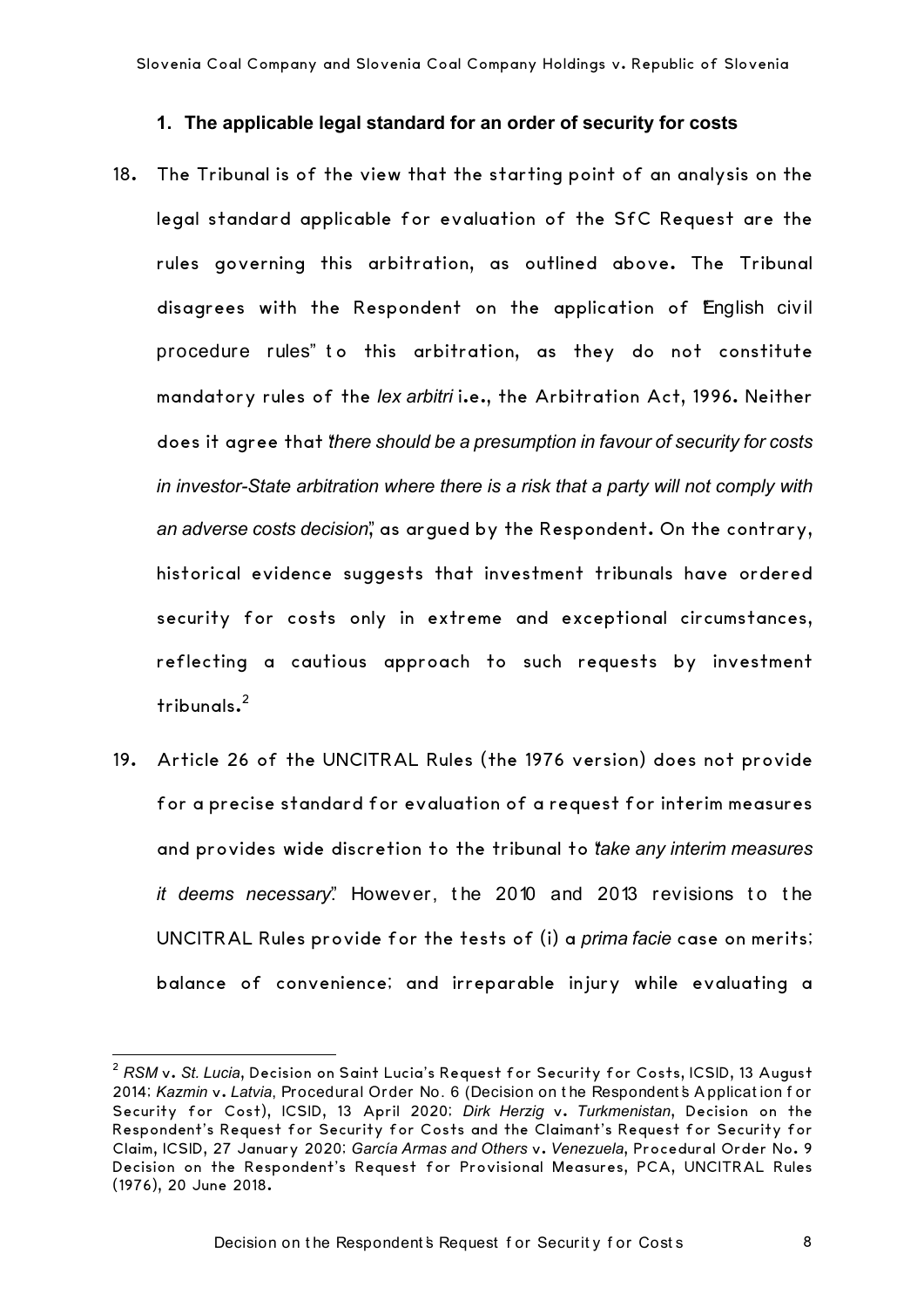request for grant of interim measures. Further, several UNCITRAL investment tribunals have suitably modified the above tests while dealing with security for costs applications, given that applications such as the present one raise crucial issues of access of justice that are not typical to other forms of interim measures. $3$  These additional factspecific considerations include, among others: (i) a condition of urgency; (ii) a party's proven financial difficulties and the likelihood of nonsatisfaction of an adverse costs decisions; (iii) the presence of a thirdparty funder to the arbitration; (iv) a party's history of non-payment of cost awards in prior arbitrations; (iv) a party's bad f ait h or improper behaviour, including evidence of such party moving or disposing assets to defeat or delay the enforcement of a potential costs decision. The Tribunal considers that it is the cumulative effect of all these factors which explains the rather "exceptional circumst ances" in which security for costs orders have been granted in investment arbitrations. Although not binding to this arbitration, the Tribunal also finds the Chartered Institute of Arbitrators' Guidelines for Applications for Security for Costs, 2016 (the **CIArb Guidelines**<sup>"</sup>) to be of assistance and deems it to be a useful tool to evaluate the SfC Request.

 

<sup>3</sup> *Pugachev* v. *The Russian Federation*, Interim Order, *Ad hoc* arbitration under the UNCITRAL Rules (1976), 7 July 2017; *García Armas and Others* v. *Venezuela*, Procedural Order No. 9 Decision on the Respondent's Request for Provisional Measures, PCA, UNCITRAL Rules (1976), 20 June 2018; *Guaracachi* v. *Bolivia*, Procedural Order No. 14 (Security for Costs), PCA, UNCITRAL Rules (1976), 11 March 2013; *South American Silver* v. *Bolivia*, Procedural Order No. 10 (Security for Costs), PCA, UNCITRAL Rules (2010), 11 January 2016; *Paushok* v. *Mongolia*, Order on Interim Measures, *Ad hoc* arbitration under the UNCITRAL Rules (1976), 2 September 2008.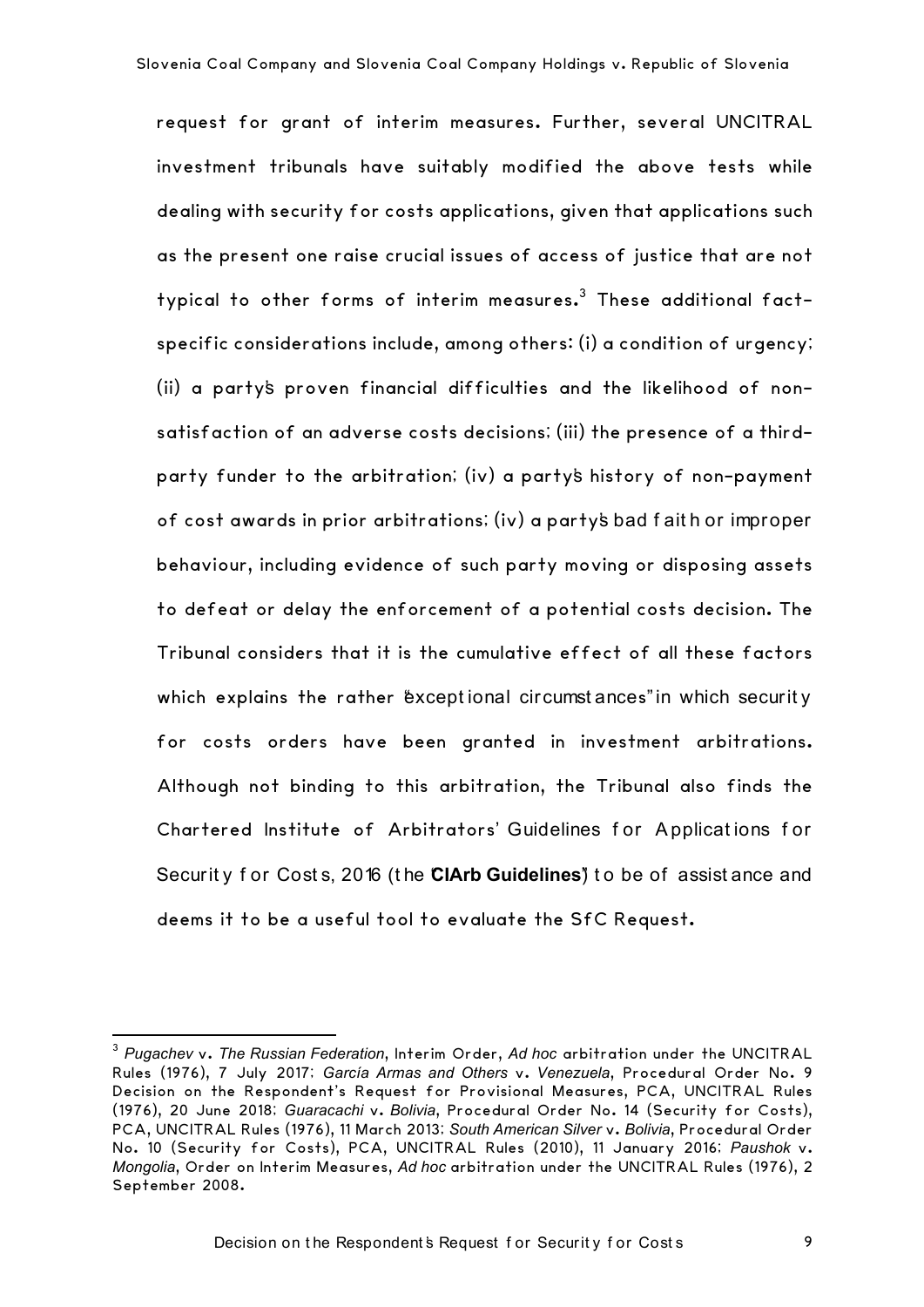#### **2. Whether the tribunal should order security for costs**

- 20. The Tribunal agrees with the Claimants that "*likelihood of success should be irrelevant for any security for costs*" application despite "reasonable" possibilit y of success on t he merit s" and "*prospects of success for the claim*" being relevant considerations for grant of interim measures/security for costs under the UNCITRAL Rules (as revised in 2013) and CIArb Guidelines, respectively.<sup>4</sup> The Tribunal deems it neither necessary, nor appropriate, to make any determination on this issue to decide the SfC Request. Such assessment of a "*prima facie case on merits*" or "*prospects/likelihood of success for the claim*" is always a complex hypothetical exercise even with the benefit of the Parties'f ull pleadings and should be avoided at all costs to not risk pre-judging the issues in consideration before this Tribunal.<sup>5</sup> The Tribunal also considers jurisdiction, *prima facie* or otherwise, to be of no relevance for an evaluation of the SfC Request.<sup>6</sup>
- 21. While the Tribunal agrees with the Respondent that there is at least some risk, if not a greater risk, that the Respondent's costs in this arbitration will not be met, the moot question before the Tribunal is whether such risk of non-satisfaction of an adverse costs order faced by the Respondent weighs more than the Claimants' right to pursue its claim. The SfC Request is founded on the following two key factors: (i)

 <sup>4</sup> Article 26(3)(b), UNCITRAL Rules (as revised in 2013); Article 2, CIArb Guidelines.

<sup>5</sup> Pugachev *Pugachev* v. *The Russian Federation*, Interim Order, *Ad hoc* arbitration under the UNCITRAL Rules (1976), 7 July 2017; *Orlandini* v*. Bolivia*, Decision on the Respondent's Application for Termination, Trifurcation and Security for Costs, PCA, UNCITRAL Rules (2013), 9 July 2019.

<sup>6</sup> *RSM* v. *St. Lucia*, Assenting Reasons of Gavan Griffith, ICSID, 12 August 2014.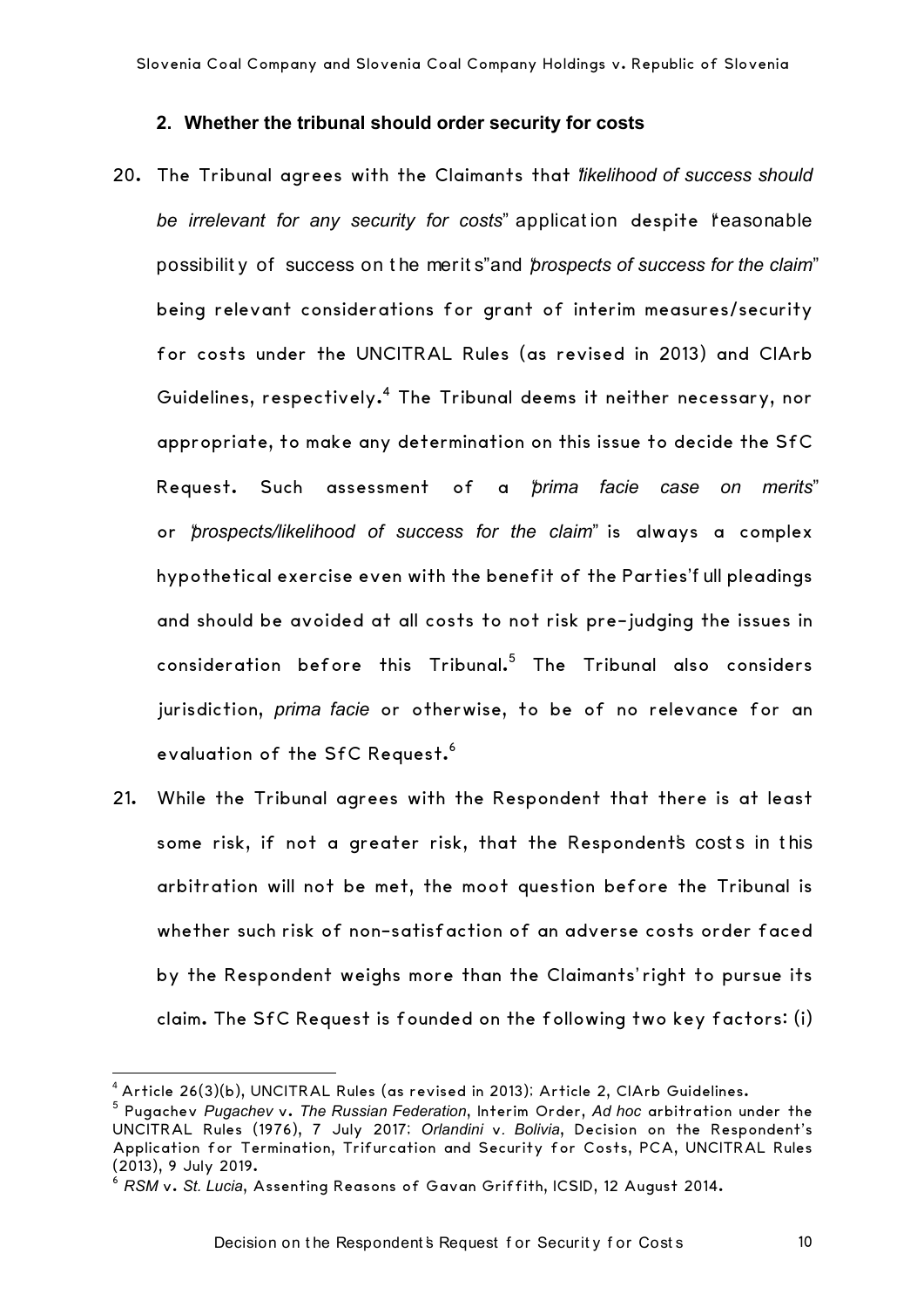that the Claimants have no assets as of today; and (ii) that this arbitration is being funded by the Claimants' parent company, CDF, where CDF's contractual obligation to pay for an adverse costs decision against the Claimants is doubtful.

22. The Tribunal considers that proven financial difficulties of a party<sup>7</sup> which leads to the risk of non-satisfaction of an adverse costs order, and the presence of a third-party funder are not by itself sufficient to warrant a security for costs order. <sup>8</sup> This is particularly significant in the present case given that the Claimants have only admitted inability to pay the requested EUR 15 million security, which the Tribunal considers to be unreasonably high going by current investment arbitration practice, $9$  and not inability to pay for any adverse costs orders, in general. Further, the third-party funder in question is none other than Claimants' own parent company, one with a real' and significant interest in the Claimants. CDF cannot be equated with any modern-day independent arbitration financing firm with no feal' interest, monetary or otherwise, in the Claimants other than the

 

<sup>7</sup> *RSM and Others* v*. Grenada*, Tribunal's Decision on Respondent's Application for Security for Costs, ICSID, 14 October 2010; *Libananco* v. *Turkey*, Decision on Preliminary Issues, ICSID, 23 June 2008.

<sup>8</sup> *Bay View* v. *Rwanda*, Procedural Order No. 6 on the Respondent's Request for Security for Costs, ICSID, 28 September 2020; *Tennant Energy* v. *Canada*, Procedural Order No. 4 (Interim Measures), PCA, UNCITRAL Rules (1976), 27 February 2020; *Dirk Herzig* v. *Turkmenistan*, Decision on the Respondent's Request for Security for Costs and the Claimant's Request for Security for Claim, ICSID, 27 January 2020; *García Armas and Others* v. *Venezuela*, Procedural Order No. 9 Decision on the Respondent's Request for Provisional Measures, PCA, UNCITRAL Rules (1976), 20 June 2018 *Orlandini* v. *Bolivia*, Decision on the Respondent's Application for Termination, Trifurcation and Security for Costs, PCA, UNCITRAL Rules (2013), 9 July 2019.

<sup>9</sup> Apportionment of Costs, *2021 Empirical Study: Costs, Damages and Duration in Investor-State Arbitration*, British Institute of International and Comparative Law and Allen & Overy, page 22.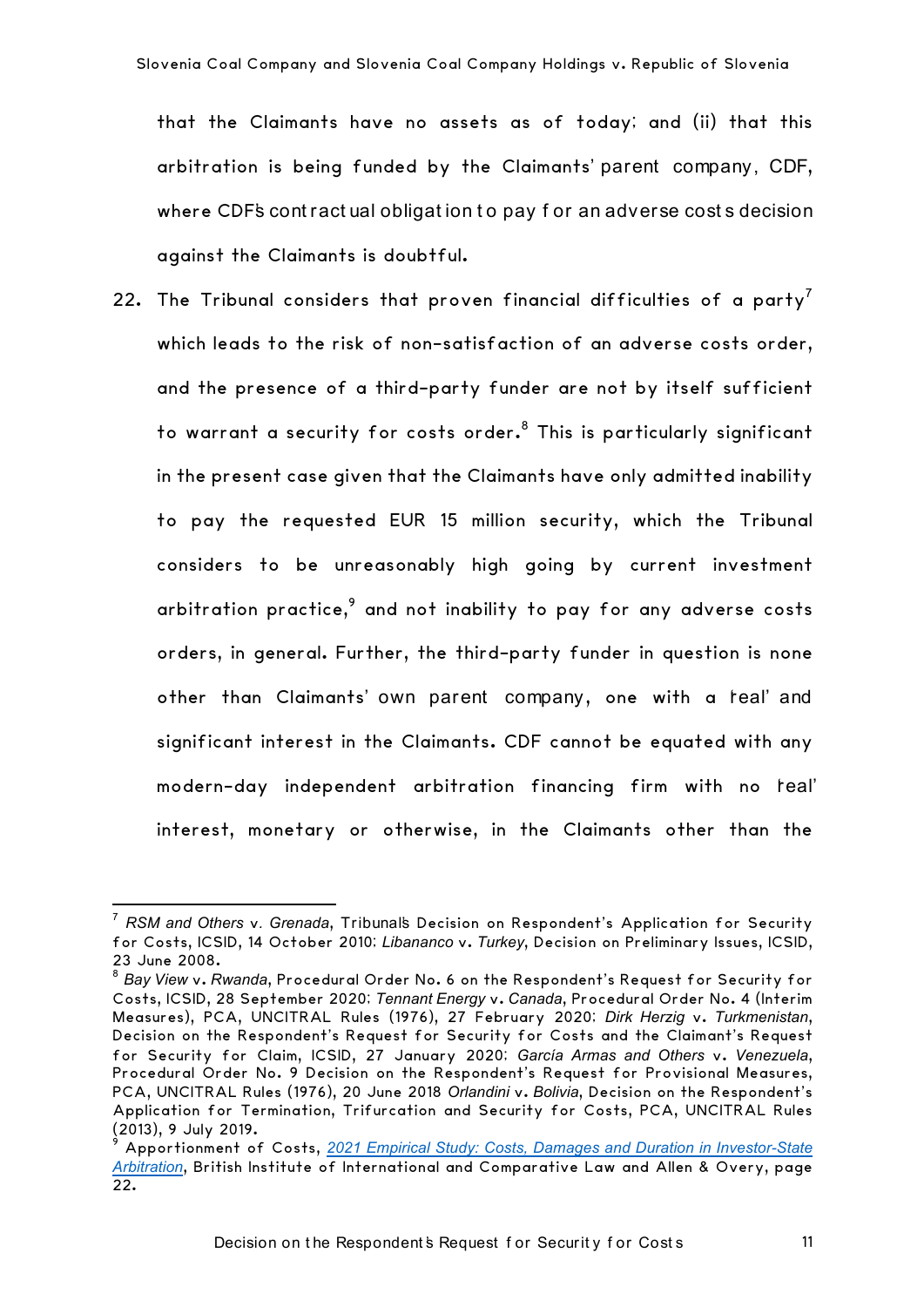resulting award. Neither does the Tribunal find any exceptional circumstances that justify an order of the exceptionally high EUR 15 million security requested by the Claimants in the present case. The Respondent has also failed to demonstrate any urgency or imminent harm to the Respondent should the SfC Request be rejected. The mere fact that the Claimants are not incorporated at the seat of arbitration is of no significance since any resulting costs award would be enforceable in the States of Netherlands and Slovenia, who are contracting parties to the New York Convention of 1958.

23. Even otherwise, the Tribunal finds it compelling that the two key factors above  $A$ he foundation to the Respondent's SfC Request are a product of the Respondent's own actions, whether legitimate or otherwise. The Tribunal strongly believes that independent of the legality and justiciability of the criminal seizures effected by the Respondent, requiring the Claimants to post such an exceptionally high security at this stage would lead to unfairly rewarding the Respondent for the precarious financial condition created by its own measures and thereby amount to a denial of access to justice to the Claimants. Put simply, such an order would effectively lead to a "*pay me EUR 15 million or forfeit the claim*" sit uat ion f or t he Claimant s. However, that is not to say that a Respondent State be thwarted from taking legitimate sovereign actions for the fear that it might strip a foreign investor of the assets necessary to satisfy an adverse costs decision. The Tribunal reiterates that the rejection of the SfC Request at this stage does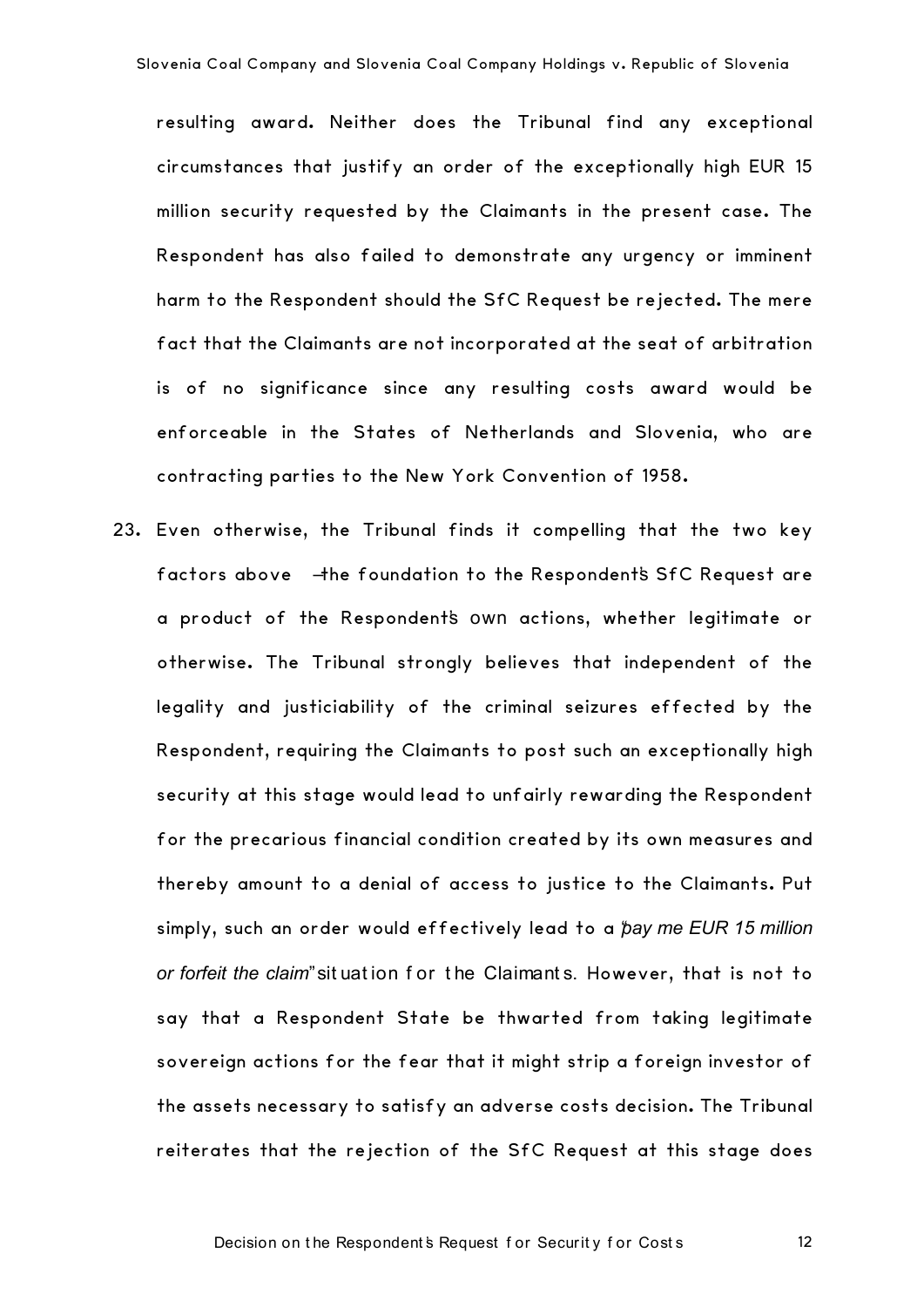not preclude the Respondent from modifying the SfC Request or even applying for security for costs at a later stage. Therefore, while the Tribunal is cognisant of the possibility that CDF may have no contractual risk to pay an adverse costs order, the Tribunal is reserved to reject the SfC Request, as it stands now. In view of the above, the Tribunal has decided to schedule a case management conference to consult with the Parties and CDF, on whom the Claimants are substantially dependent for funding this arbitration, on the next procedural steps to be taken to protect the rights of both Parties considering the changed circumstances in this arbitration, including steps on minimizing the costs of this arbitration.

#### **V. DECISION**

- 24. For the foregoing reasons, the Tribunal decides to:
	- a) REJECT Respondent's Request f or Securit y f or Cost s; and
	- b) RESERVES issues of costs to be decided at a later stage.

London, England

15 October 2021

**[signed]** 

[X] (President)

**\_\_\_\_\_\_\_\_\_\_\_\_\_\_\_\_\_\_\_\_\_\_\_**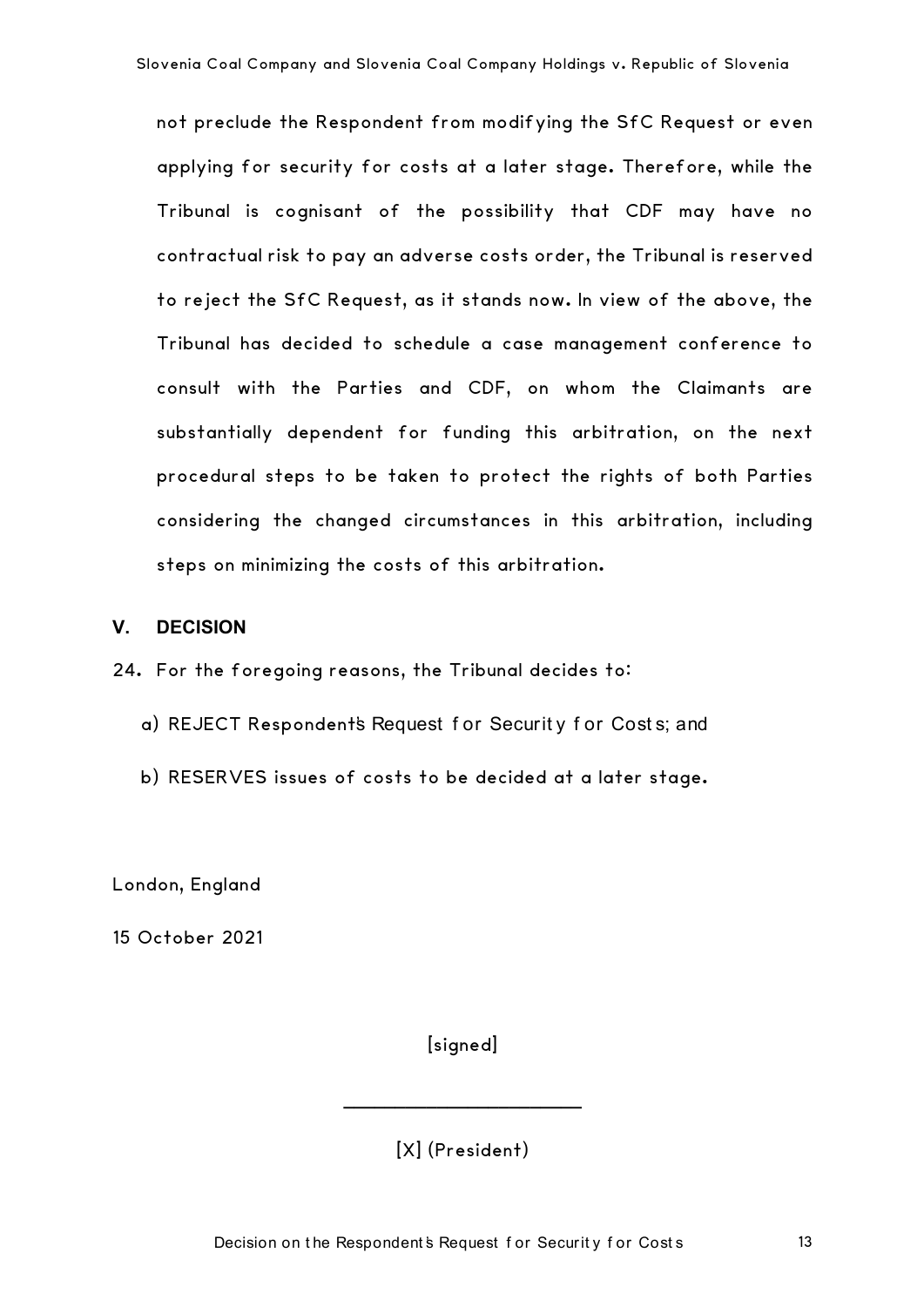on behalf of the Tribunal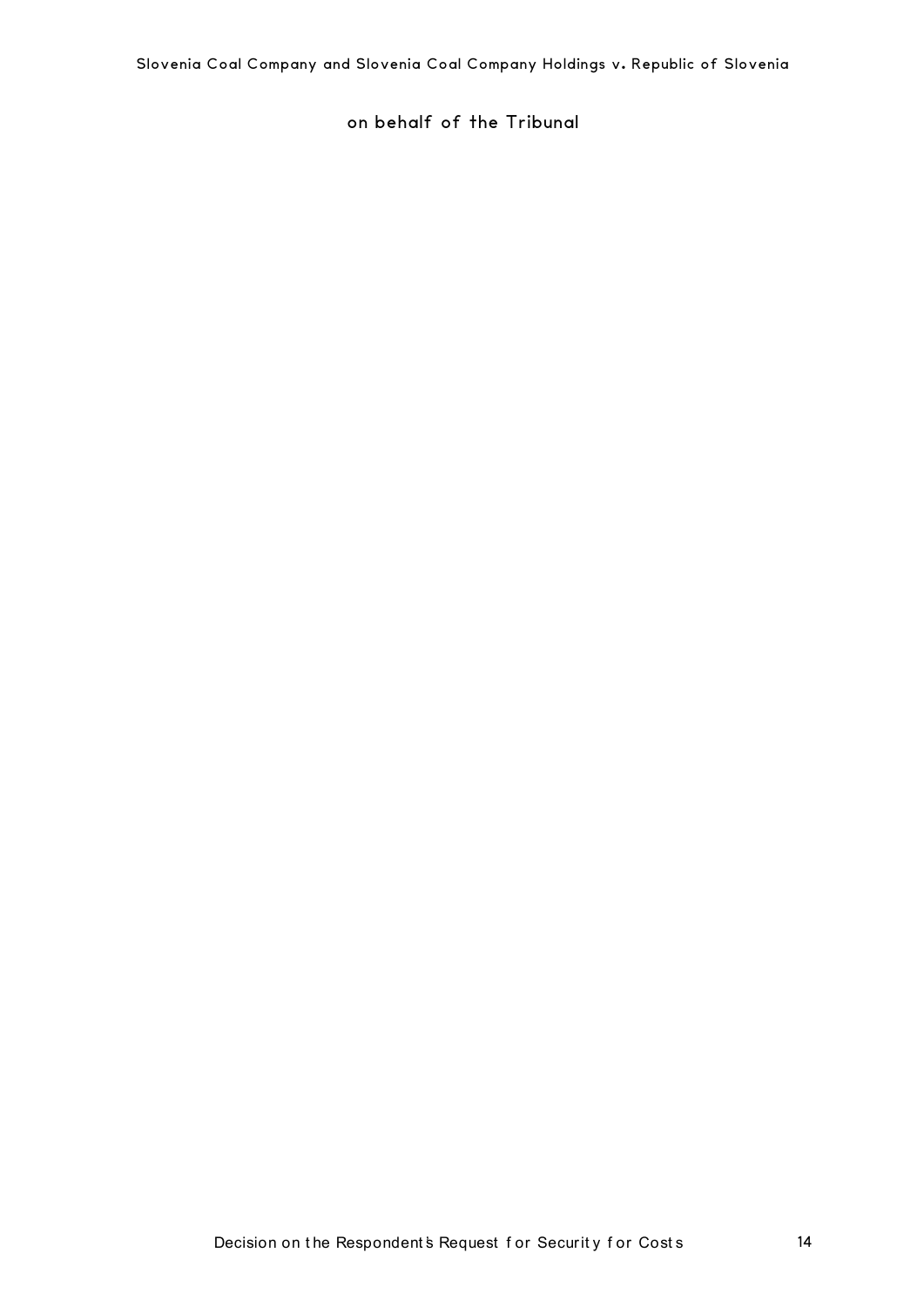#### **Explanatory Note**

Dear Co-Arbitrators,

Please see enclosed with this Explanatory Note a draft Procedural Order in relation to the Respondent's request for security for costs in the amount of EUR 15 million dated 28 July 2021.

The positions and arguments of both parties are outlined in Section III of the draft Procedural Order in paragraphs 11-16. In summary:

- (i) Respondent argued that a security for costs order was warranted given that the Claimants have no assets as of today and that this arbitration was being funded by a third-party, the Claimants' parent company, CDF, where CDF's contractual obligation to pay for an adverse costs decision against the Claimants is doubtful.
- (ii) Claimants argued that a security for costs for EUR 15 million was exceptionally high, which the Claimants could not meet at any cost, and that the change in financial circumstances of the Claimants is attributable to the Respondent's measures.

This is, in my opinion, not the run-of-the-mill security for costs application founded on the presence of a third-party funder to the arbitration. There are two variations to the recurring theme, one, that the change in financial circumstances of the Claimant is a direct consequence of the Respondent's actions, and second, that the third-party funder to the arbitration is the Claimants' own parent company, CDF, one with a real interest in this arbitration. The presence of these two variations makes the analysis even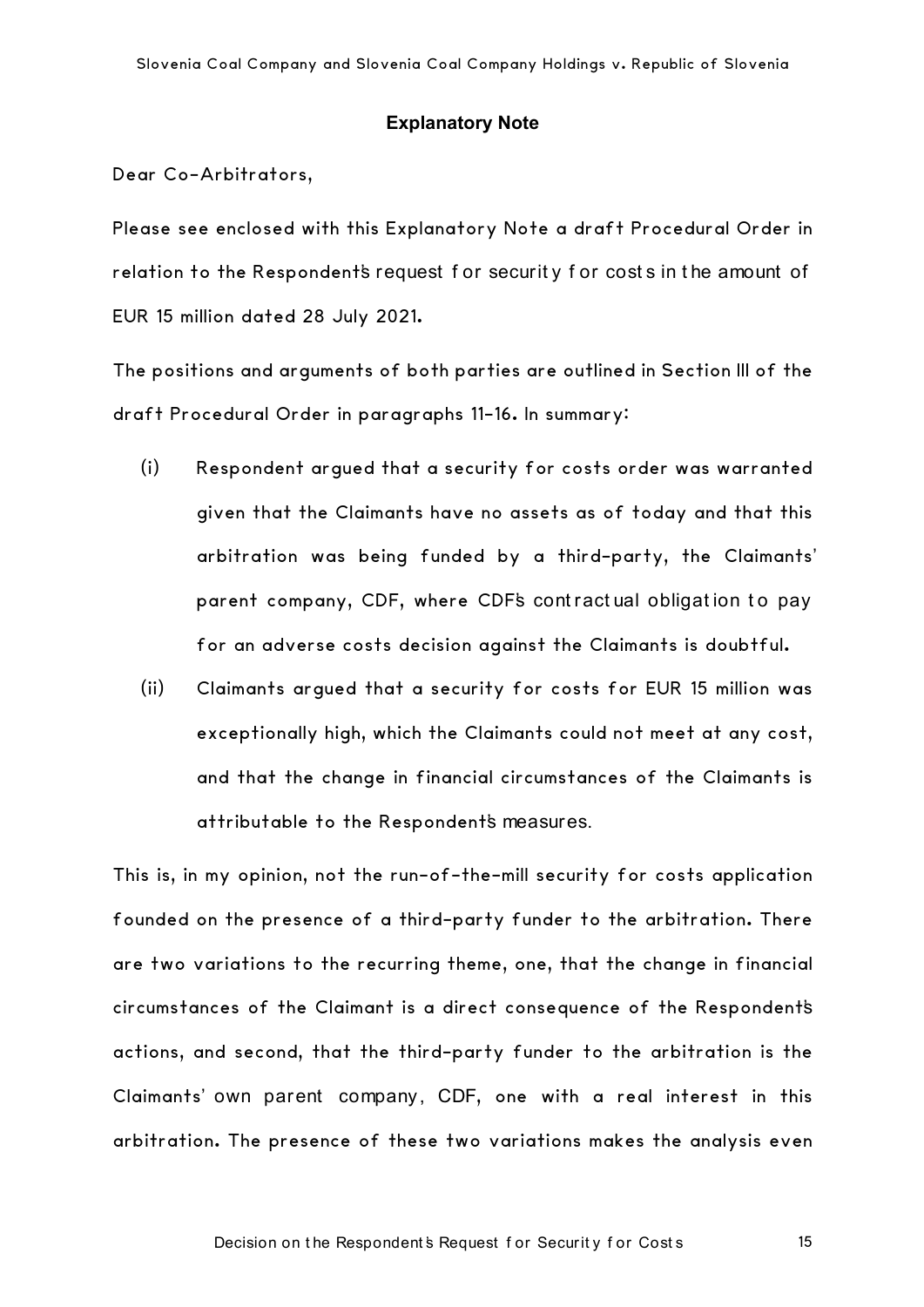more challenging. The moot question before us whether a Respondent's right to protect itself from the risk of an adverse cost decision not being weighs over a Claimant's legit imat e right t o pursue it s claim.

What is at issue here is an attempt to strike the right balance between the Claimants' and Respondent's respective rights and protect the integrity of the proceedings. I have tried explaining in my opinion the reasons to reject the order. These reasons are self-explanatory. While I am mindful of the possibility that CDF may refuse to pay an adverse costs order, I find it gravely wrong to order security for costs for an application founded on the financial circumstance caused by the applicant. This is controversial and may even face the risk of prejudging the issue at consideration here. However, I am of the opinion that the above finding is only observation of fact, and not that of law, and therefore does not translate into legal liability for breach of the treaties in question here. It is an accepted fact that the material change in the Claimants' f inancial circumst ances was a result of the criminal seizures ordered by the Respondent, whether legitimate or otherwise. While EUR 15 million is in itself an exceptionally high security and would unduly stifle the Claimants' claim, I am of t he opinion t hat t he decision does not preclude the Respondents from modifying the present request or applying for security for costs at a later stage. And here lies the balance in the parties' respect ive right s.

Having said that, I understand that the Claimants' precarious f inancial condition coupled with an uncertainty on CDF's obligat ions under t he f unding arrangement is not good news. In light to the above, I have proposed a case